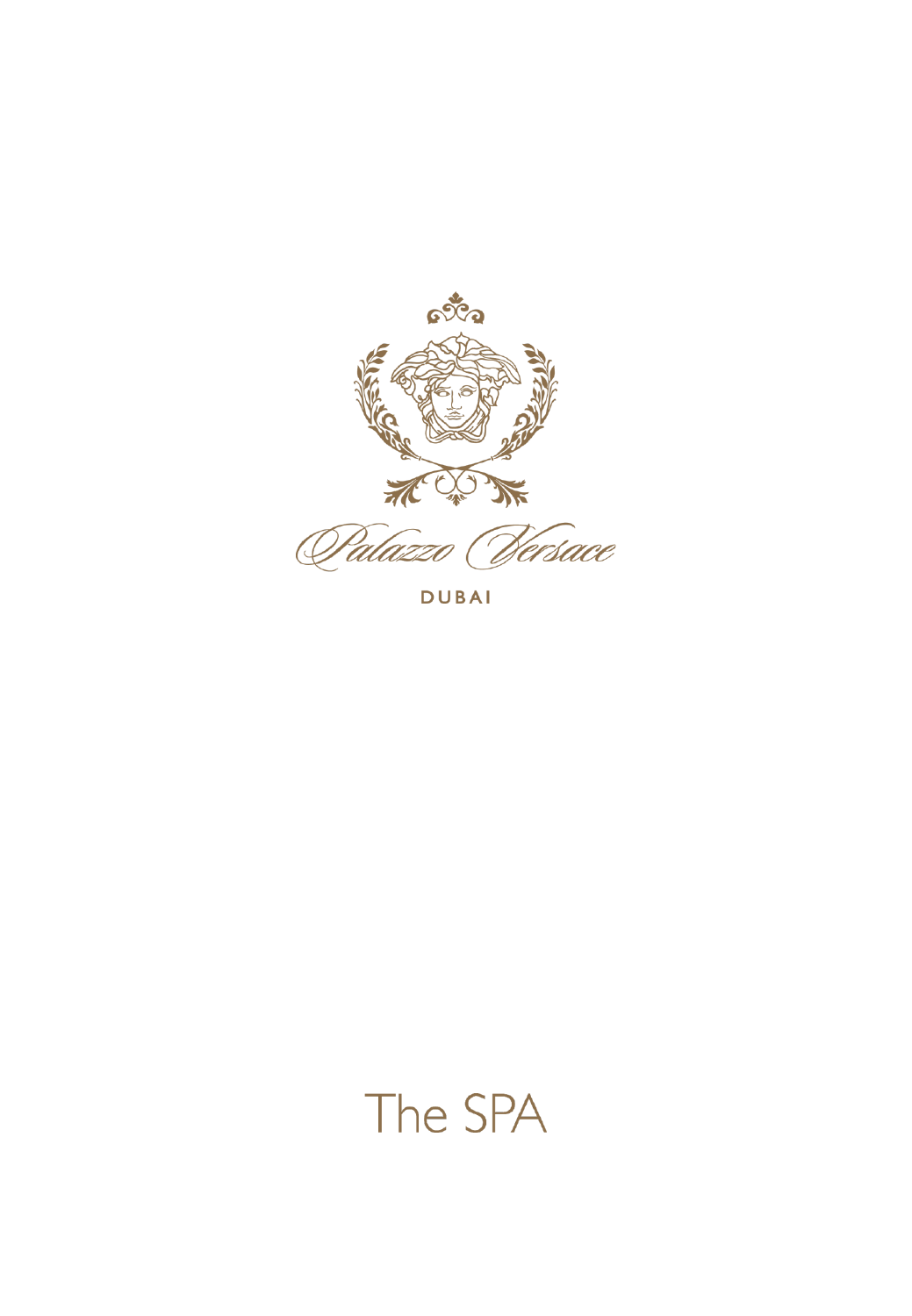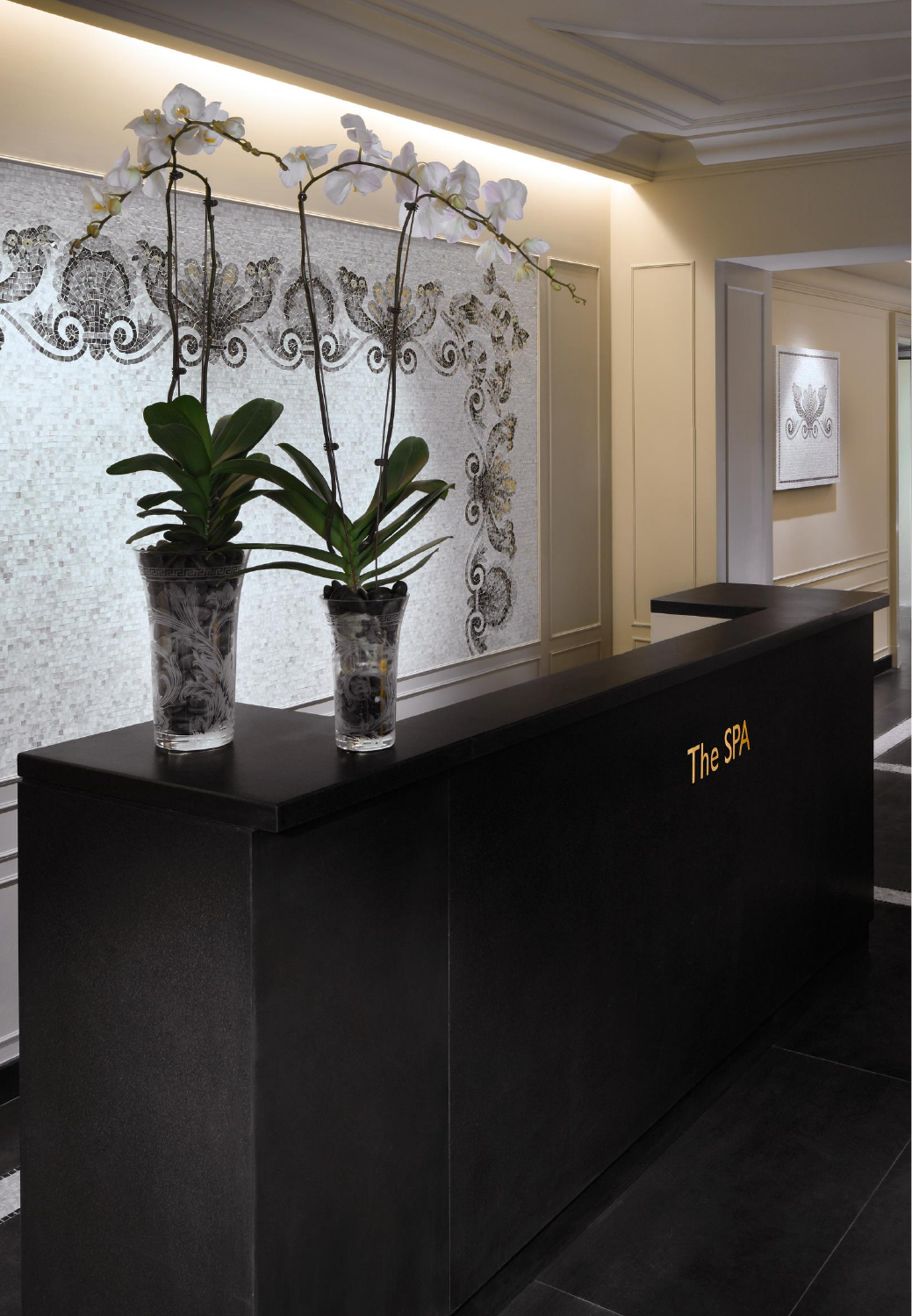## **PALAZZOVERSACE MOMENTS**

Unique opulent experiences expertly designed to leave the most breathtaking memories you can embrace at The SPA.

### **The Ultimate 7 HOURS**

The ultimate day to indulge in five of our most luxurious treatments. Imagine a day dedicated to you or a loved one. The ultimate package begins with a chauffeur driven car picking you from your home in Dubai ensuring you arrive in style for your breakfast at Giardino Restaurant. The spa journey starts at 10am, with the Signature Hammam followed by the Ceremonial Massage. An exquisite 2 course lunch will be served either in the Italian Restaurant – Vanitas, or a private cabana by the pool. The afternoon begins with a Rejuvenating Rose Facial, followed by a beauty session of blow-dry, classic manicure and pedicure while sipping a glass of champagne or a mocktail of your choice. To make sure your journey home is as special as your arrival, our chauffeur will be waiting to escort you home.

*Includes: Chauffeur driven car to and from the hotel within Dubai, breakfast, Signature Hammam, Ceremonial Massage, 2 course lunch, Rejuvenating Rose Facial, blow-dry, manicure, pedicure, glass of champagne or mocktail.*

### **Diamond and Gold Royal Hammam Journey 120 MINUTES**

Your ritual commences with a gold body soap cleansing ritual while relaxing with the aroma of sumptuous elegance of rich amber and aromatic herbs. Next, your body is gently buffed with a diamond polish to remove all the impurities followed by a gold rejuvenating rhassoul to nourish, strengthen and tone the skin in the most luxurious ways. A diamond massage oil is drizzled over the body to complete this lavish journey, and finally the application of precious drops of gold and diamond on your body, hair and face conclude this odyssey leaving a decadent aroma that engulfs the olfactory system to create memories of opulence and relaxation.

*Includes: Hammam Back and Shoulder Massage and Facial, a glass of champagne or a mocktail*

### **Golden Opulence Ritual 120 MINUTES**

The ultimate in opulence and splendor, this ritual engulfs the senses and engages the mind to the most enigmatic experience. The journey starts with a 24kt Gold Foot Ritual to ease the pressures of the day, then relax and unwind with the aroma of sumptuous elegance of rich amber and musk. Once relaxed, the body will be drizzled with pure 24kt Gold Body Oil and massaged with 24kt Gold hot stones. To bring this regal ritual to a close, your senses will be enlightened with the 24kt gold body spritz and precious drops of gold, leaving the skin captivating and radiant.

*Includes: Foot Ritual, Scrub, Gold Stone Massage and a cappuccino sprinkled with gold leaves*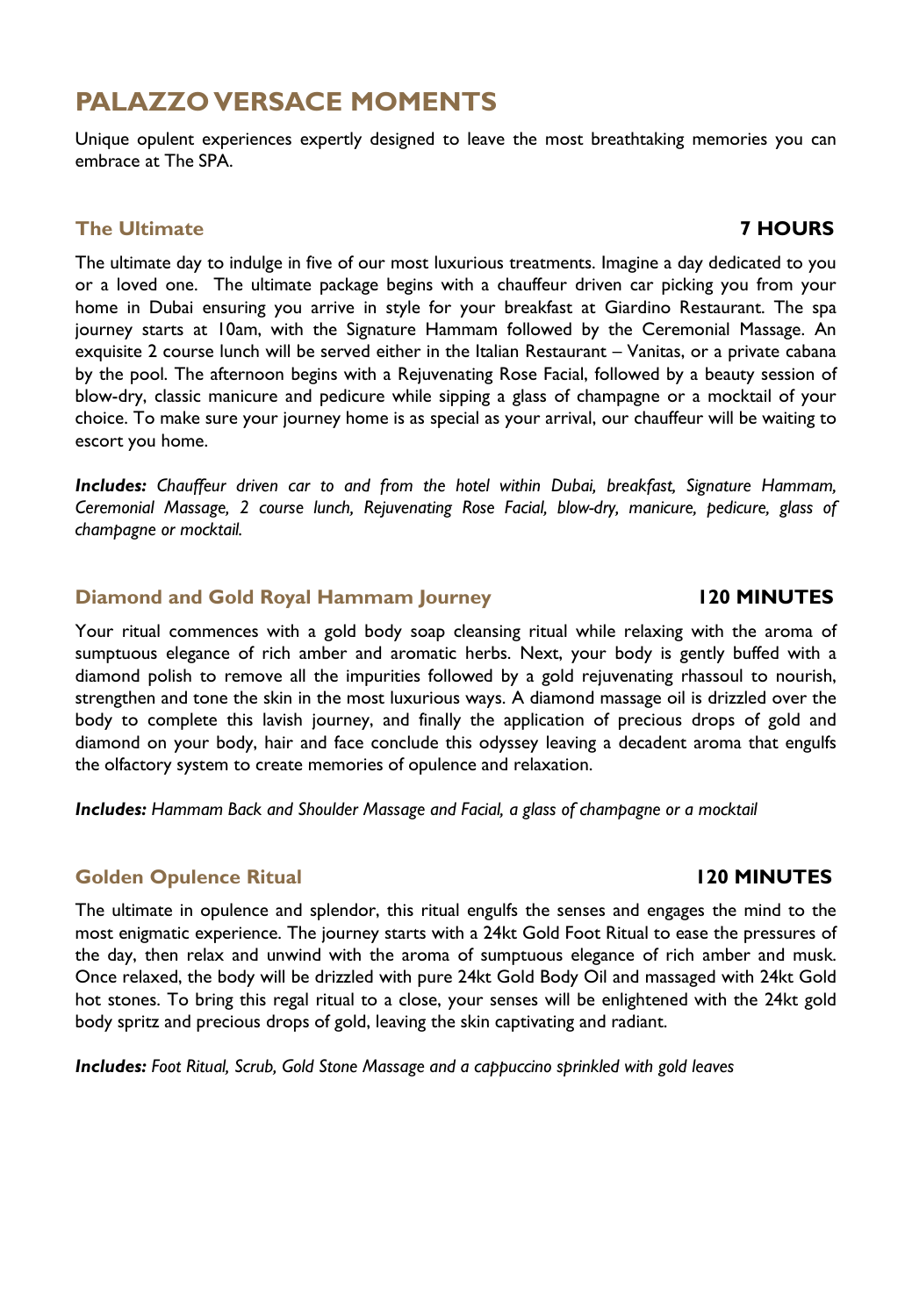### **Oriental Royal Rose Ritual 120 MINUTES**

An exquisite facial and body experience comprising of a honey and rose elixir specially made for The SPA at Palazzo Versace Dubai. Your journey starts with an age defying ritual using beautiful Damascan rose to rehydrate and soothe your skin. Pink clay found within the mountains gently removes impurities from your body while allowing moisture to be retained. Active anti-aging ingredients complete the restorative process and a precious combination of royal jelly, honey, propolis and essential oils allow for optimal results. The ritual continues with a deep facial cleanse and beautiful bamboo peeling facial exfoliation. A rejuvenating massage, with an application of nutrient rich serum and essentials oils, defies the signs of aging.

*Includes: Body scrub, body wrap, massage application and Rejuvenating Rose Facial*

### **Chardonnay Grapes Luxury Ritual 120 MINUTES**

Your ritual uses grape seed extracts of Chardonnay. Vinotherapy research discovered that the polyphenol contained in grapes have powerful anti-ageing properties. The luxury anti-aging treatment body scrub and wrap are followed by a massage infused with champagne or sparkling grape juice and will leave your skin glowing and rejuvenated.

*Includes: Body scrub, body wrap, massage and a chilled glass of champagne or mocktail*

### **Love is… 150 MINUTES**

Designed for couples to experience together, this sensual ritual helps calm the nervous system and promotes reconnection on a physical, emotional and spiritual level. Focusing on the heart, sacral and crown chakras, it draws on the strength of three exquisite oils: Rose - the oil of love, Orange blossom - bliss and Jasmine - to inspire the feelings of love. This treatment encourages a beautiful union of body, mind and soul in a comfort of our luxury spa suite including private Jacuzzi and relaxation time.

*Includes: Jacuzzi, body scrub, body massage, face massage and Shirodhara experience*

### **ForestTherapy 75 MINUTES**

Indulge in this journey with nature that is more than just a "walk in the woods". Reconnect with nature as this ancient Japanese healing tradition brings serenity to your mind, body and skin. The perfect experience for those overwhelmed by modern-day living, the Forest Therapy begins in our sauna where fresh eucalyptus oil and leaves are used to open the airways and allow you to inhale deeply, followed by a tranquil rainforest shower surrounded by the calming sounds of the forest. Find your inner calm with a cleansing guided inhalation session after which you can completely relax with a 60-minute tension-releasing deep massage, that uses slow and long signature moves. Furthermore, a cleansing mud mask on the hands and feet leaves you feeling grounded and one with nature. Your Forest Therapy journey ends with a unique forest-inspired wellness drink along with a selection of berries.

*Includes: Eucalyptus leaves tapping in sauna, body massage, hands and feet mask, forest inspired drink and berries*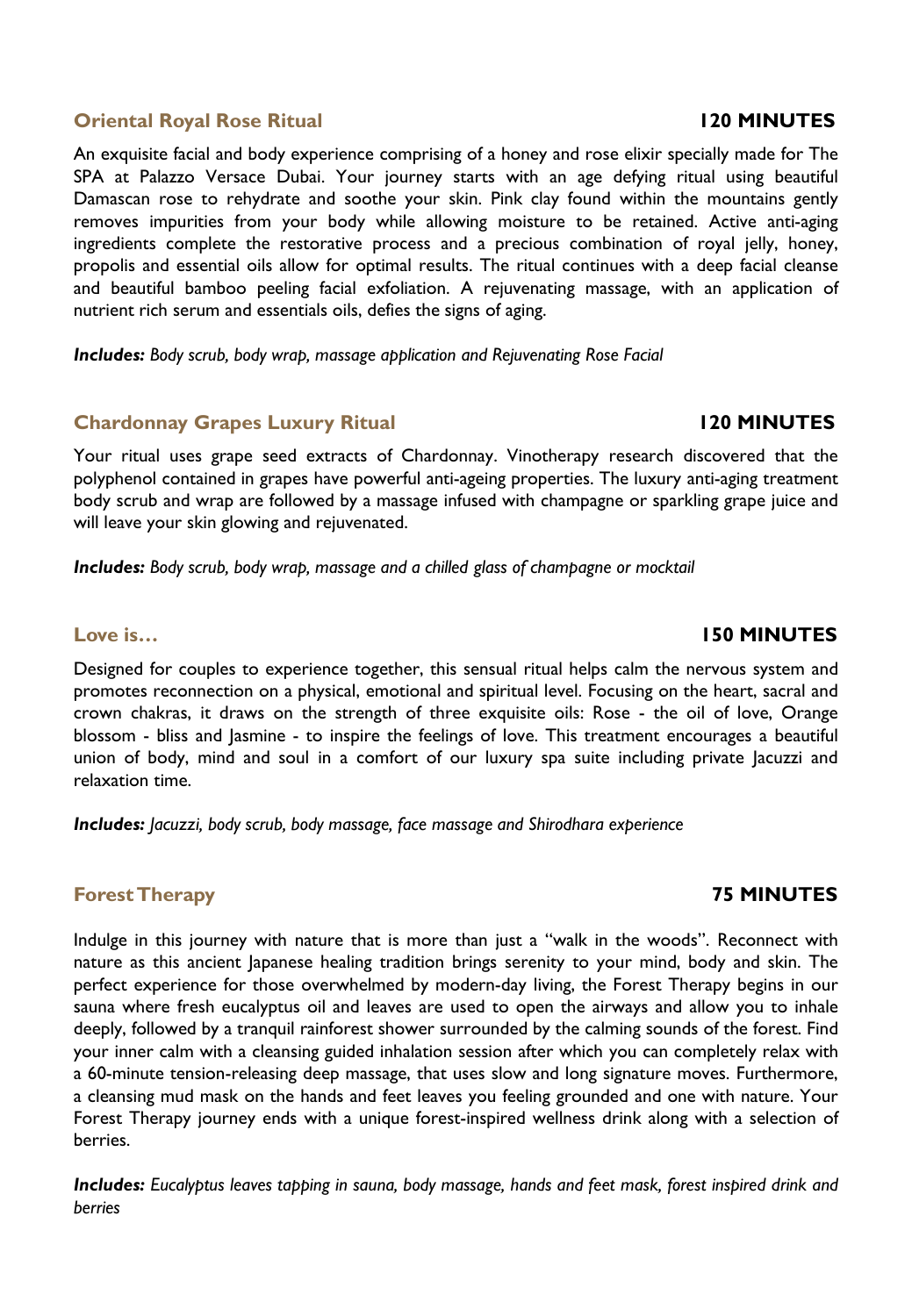## **WELLBEING TREATMENTS**

### **Immune Boost 75 MINUTES**

Cleanse, clear and decongest your body and mind with this treatment whilst supporting and strengthening the immune system. Sink into a peaceful state of mind in the sauna, before moving to a guided breathing ritual, complete with essential oils, to clear congestion and provide clarity of mind. Enter a state of total relaxation with a full-body aromatherapy massage, surrounded by soothing vapours, as the treatment works to ease heaviness and reduce jaded energy. Later you can enjoy a facial pressure point massage and an Ayurvedic scalp massage to clear the mind, before experiencing foot reflexology, which will focus on points that can help with boosting the immune system.

### **Sleep 75 / 105 MINUTES**

Enter your room, beautifully scented in tranquility. An extraordinary blend of nineteen of the purest essential oils including English lavender, sweet basil and jasmine which was blended with one purpose: to induce deep sleep. Your treatment begins with peaceful reflexology and breathing techniques. Throughout, we drizzle the intensive skin treatment candle oil over your body, including key stress relieving points on your head, face, neck and back, using the very best techniques of shiatsu, cranio, Thai massage and trigger point work. Prepare to be lost in a blissful state, ready for a deep night's sleep.

### **Energize 105 MINUTES**

Using changes in temperature, speed-of-touch and different textures your treatment begins with a Body Scrub with its potently invigorating oils of wild mint and mandarin. Throughout we drizzle the stimulating essential oils of grapefruit, lemon and rosemary which penetrate your skin and allow for detoxification, whilst you experience a full body massage focusing on key stress relieving points. This treatment allows you to stop, unplug and then reboot. Your senses will be awakened, and your body and mind will be given a boost of natural energy.

### *Includes: Body scrub and massage*

Surrounded with a complex blend of 7 of the purest possible essential oils including white neroli, mimosa & lemon, your treatment begins with reflexology and breathing exercises designed to lift your mood. Your skin will be lightly buffed head-to-toe using a body scrub, with invigorating oils of wild mint and mandarin. By applying techniques of shiatsu, cranio, Thai massage and trigger point touch, we work to decrease stress levels and release endorphins. This purposeful combination of thoughtful touches will lift your spirits, relax you and leave you feeling like the best version of you.

### *Includes: Body scrub and massage*

### **Happiness 105 MINUTES**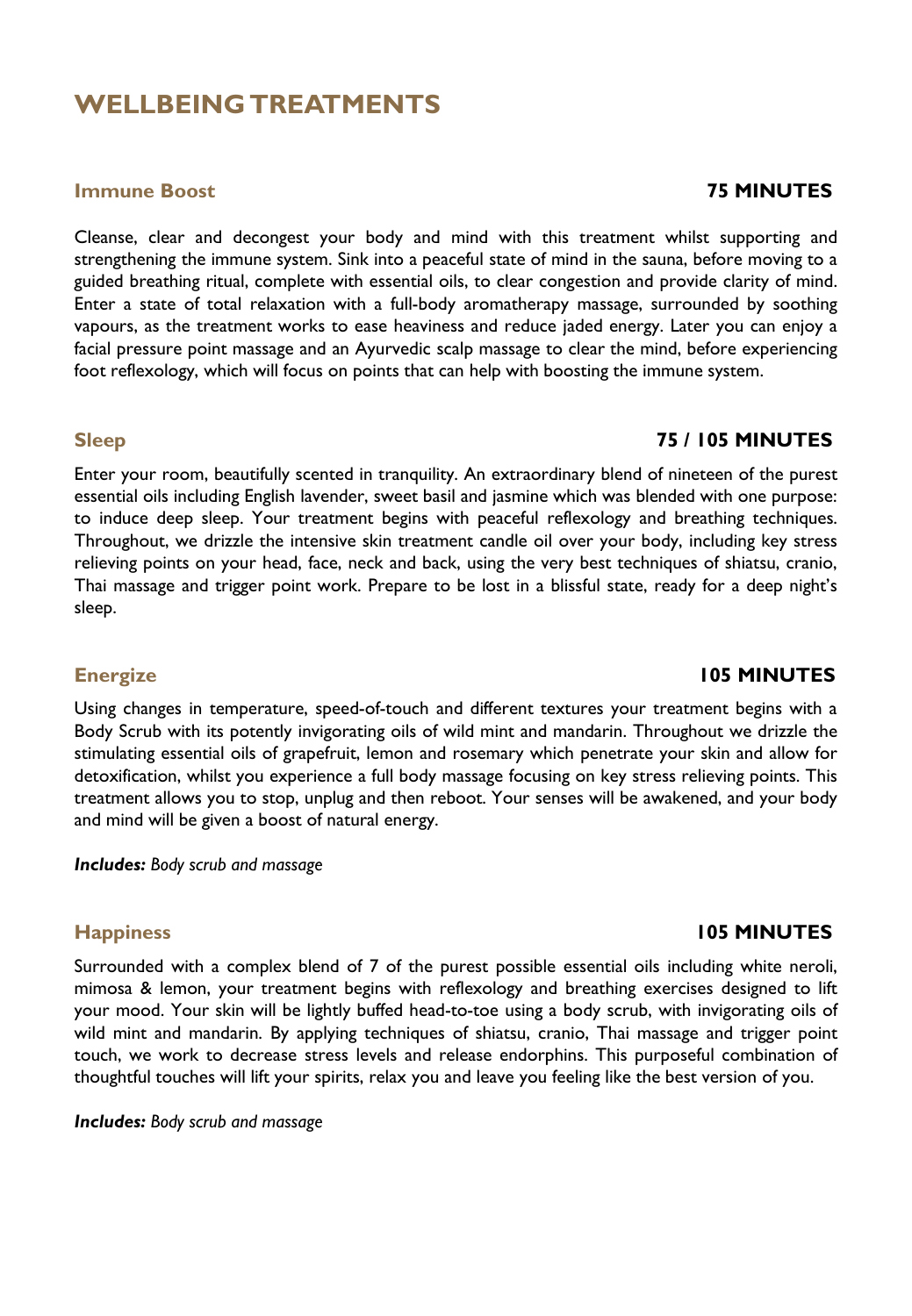## **THE CLASSICS**

All our classic massages are tailored to take away your everyday worries and tension ensuring only the best physical and emotional therapeutic benefits.

### **Swedish Massage 60 / 90 MINUTES**

A classic body massage using soft to medium pressure to encourage circulation, promote relaxation and ease muscle tension. Soft gliding and stimulating movements using hands and forearms help sooth tired and aching muscles and leave you energized and revived.

### **DeepTissue Massage 60 / 90 MINUTES**

A powerful massage therapy for those who suffer from chronic stress. Using specialized techniques, specific areas of concern are focused upon to alleviate common discomforts such as stiff neck, tight shoulders and painful lower back. This deep and rhythmic pressure massage eases stress, boosts circulation and reduces toxins in the body. The result is renewed and revitalized you.

### **Hot Stone Massage 90 / 120 MINUTES**

A classic massage which uses the ancient art of healing with basalt stones. The heat from the stones releases tension in tight, tired muscles and aids your body's own detoxification process. The use of both stones and the therapist's hands allows for the perfect combination of pure relaxation.

### **Thai Massage 90 / 120 MINUTES**

A specialized oil free massage consisting of slow, rhythmic compressions and stretches along your body's energy lines. Thai massage combines the use of thumbs, palms, forearms, elbows and foot pressure as your therapist works to free tension within your body. Your skilled therapist will stretch and position your body to manipulate pressure points and meridians balancing your energy flow.

### **Pregnancy Massage 60 MINUTES**

A specialized massage crafted by our skilled therapists based on your personal needs during this special period in your life. Recommended for those that have passed the first trimester in their journey.

An ancient Chinese pressure point massage of the feet to target reflex zones that correspond to organs within your body. Reflexology stimulates energy meridians to relax and promote a sense of balanced and reawakened energy. We begin this ceremony with a refreshing foot scrub.

### **Reflexology 60 MINUTES**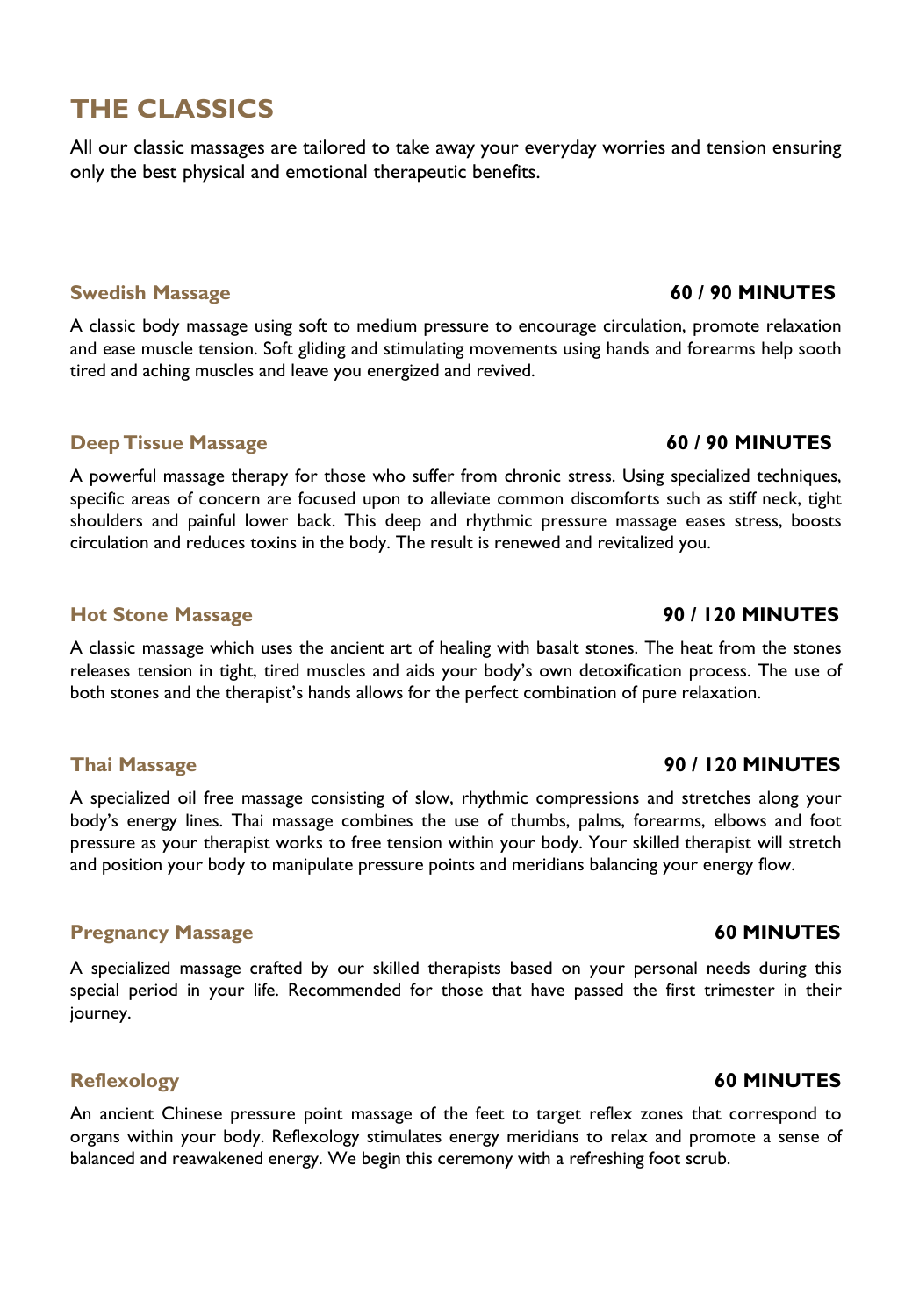### **Back, Neck and Shoulder Massage 30 MINUTES**

This deep tension releasing massage concentrates on the back, neck, shoulders to relieve stiffness and improve microcirculation.

### **Face and Scalp Massage 30 MINUTES**

A massage designed to relax the mind and reduce tension caused by stress. Warm oil is massaged throughout the scalp, face, neck and upper shoulder using gentle and stimulating techniques which result in an immediate and effective calming effect.

## **ARABIAN RITUALS**

### **Amber Essence 60 MINUTES**

Experience a soothing treatment designed by luxury skincare brand, marocMaroc. This sensory awakening massage draws on ancient Moroccan secrets to enhance the body and relax the spirit with the soothing heat of the Paillettes d'Ambre candle. The indulgent ritual promises to leave you with an overall feeling of wellbeing as the candle's active ingredient of amber, blended with notes of vanilla and musk, hydrate and comfort the skin instantaneously. Ideal for releasing tension, loosening up joints and regaining elasticity in the skin.

### **Tekmida Ritual 90 MINUTES**

The immersive treatment begins with an exfoliation of the face and body with argan oil, natural waxes and fine sugar. A nourishing body massage derived from authentic Moroccan Teksal movements using hot wet towels brings the ceremony to an end, accompanied by a body massage using a rich balm infused with aromatic argan oil and eucalyptus. Vitality, agility and relaxation naturally flow one into the other throughout the course of this 90-minute journey, resulting in a revitalized mind and body.

### **Traditional Hammam 60 MINUTES**

Your Traditional Hammam treatment consists of a 60-minute Moroccan Hammam ritual that includes a black soap application, an ultra purifying full body exfoliation with a traditional Kessa glove combined with a detoxifying body scrub. This is followed by a soothing soaping with orange blossom infused shower milk and traditional stretching to complete your ritual.

### **Signature Hammam 90 MINUTES**

Your relaxing Signature Hammam consists of the benefits of the Traditional Hammam including an application of black soap, full body exfoliation, scalp massage and hair washing ritual ending with an aromatic application of Onguent d'Argan nourishing body balm and traditional stretching.

### **Ceremonial Hammam 120 MINUTES**

Your luxury experience consists of a Traditional Hammam ritual which includes the black soap application, full body exfoliation with Miel d'Ambre scrub, scalp massage and hair washing ritual completing the Hammam with the traditional stretching. You will be escorted into a private treatment room filled with mesmerizing scents of Morocco to continue your ritual with the Ceremonial Massage.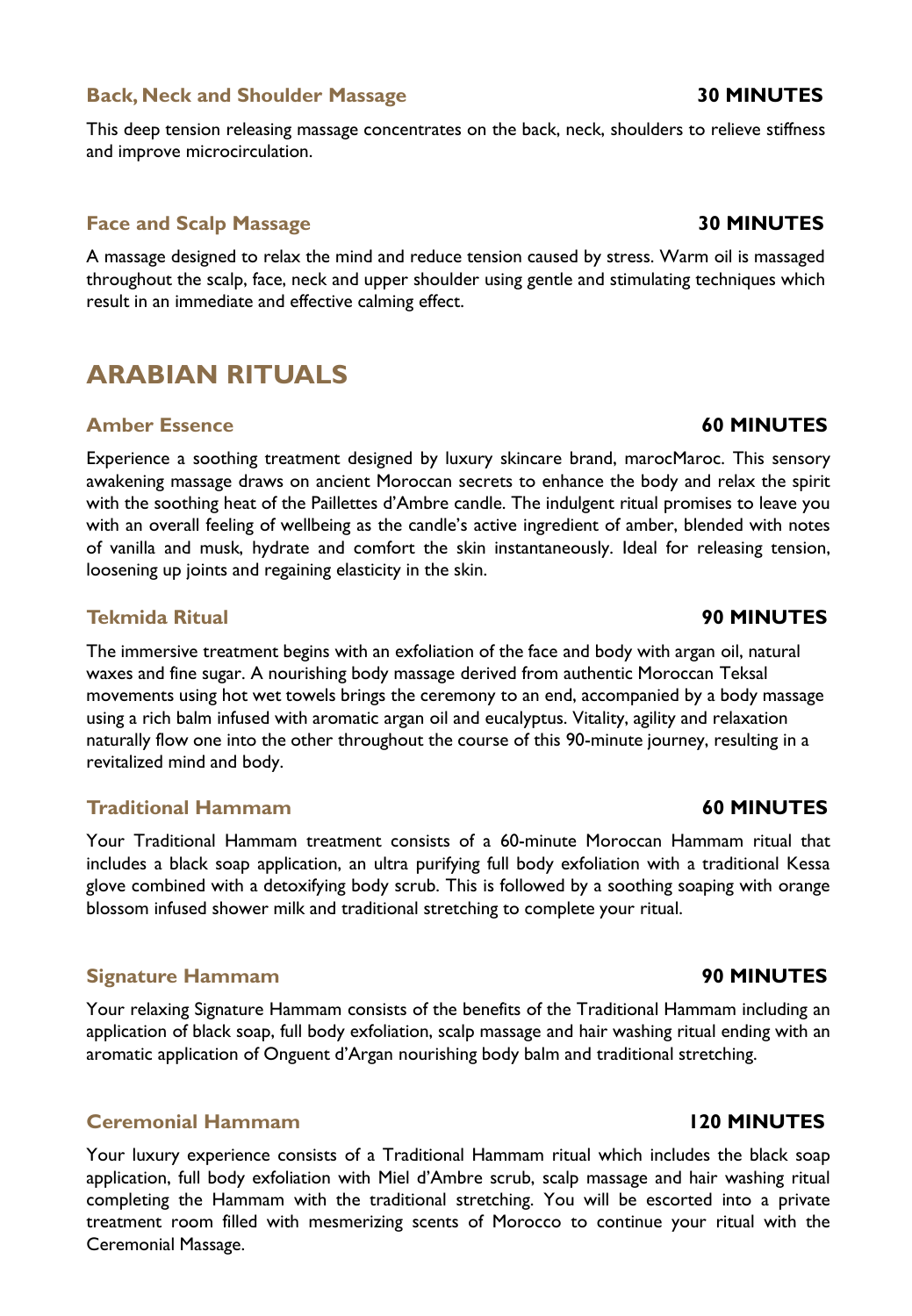## **FACIALS**

## **SeaCreation 90 MINUTES**

The secret of eternal youth, born from the depths of the ocean is now at The SPA.

SeaCreation is an indulgent, luxury anti-aging facial that incorporates the most active and rare ingredients obtained from the deep sea. The Seatelligent Complex improves skin functions, protects the skin against premature aging and demonstrably reduces existing signs of aging. The result is significantly reduced lines, remodeled facial contours and complexion that is left looking energized and rejuvenated.

*Includes: A glass of champagne and macarons during the foot bath ritual*

## **Gold and Caviar 90 MINUTES**

A sublime regenerative facial with intense green caviar and 24 carat gold trace elements to transcend, repair and revamp your skin. The use of a special vitaskin ultrasound machine penetrates on a cellular level to create unsurpassable and exotic results using the power of Swiss anti-ageing excellence.

## **Collagen Firming 75 MINUTES**

Stimulating from the inside out, this facial will improve the natural collagen and elastin production of the skin. A firmer, smoother and uniform complexion is obtained through our unique plumping collagen mask included in this facial.

## **Precious Facial 75 MINUTES**

This powerful anti-ageing treatment, effectively combines high-performance ingredients to give an immediate real life "camera filter" effect. The masterful combination of Rose, Gold and Platinum ampoules combined with unique infusion techniques invigorate, plump and firm the skin through an extraordinary beauty journey leaving you with a radiant glow.

## **Hyaluron Facial 60 / 75 MINUTES**

Indulge in an intense hydration boost for the skin at The SPA, power packed with active concentrate Hyaluron Infusion containing triple-action hyaluronic acid and HY-3 peptides, the latter promoting the skin's natural production of hyaluronic acid. The result is fresh, silky smooth and plump, hydrated skin making it an ideal facial during the summer or after a long flight.

## **Hydra Boost 30 MINUTES**

Experience BABOR's iconic Bi-Phase Cleansing Ritual, followed by the most intensive form of beauty therapy - a professional beauty ampoule treatment. With highly concentrated natural active ingredients tailored to your skin type, this intensive ampoule treatment immediately produces visible results you can see and feel.

## **Glow Boost 30 MINUTES**

Your skin will immediately glow with the help of this moisturising treatment which renews dull, tired and unbalanced skin. Polysaccharides hydrate and lock moisture inside the skin. The glow pigments from our professional ampules help balance the skin.